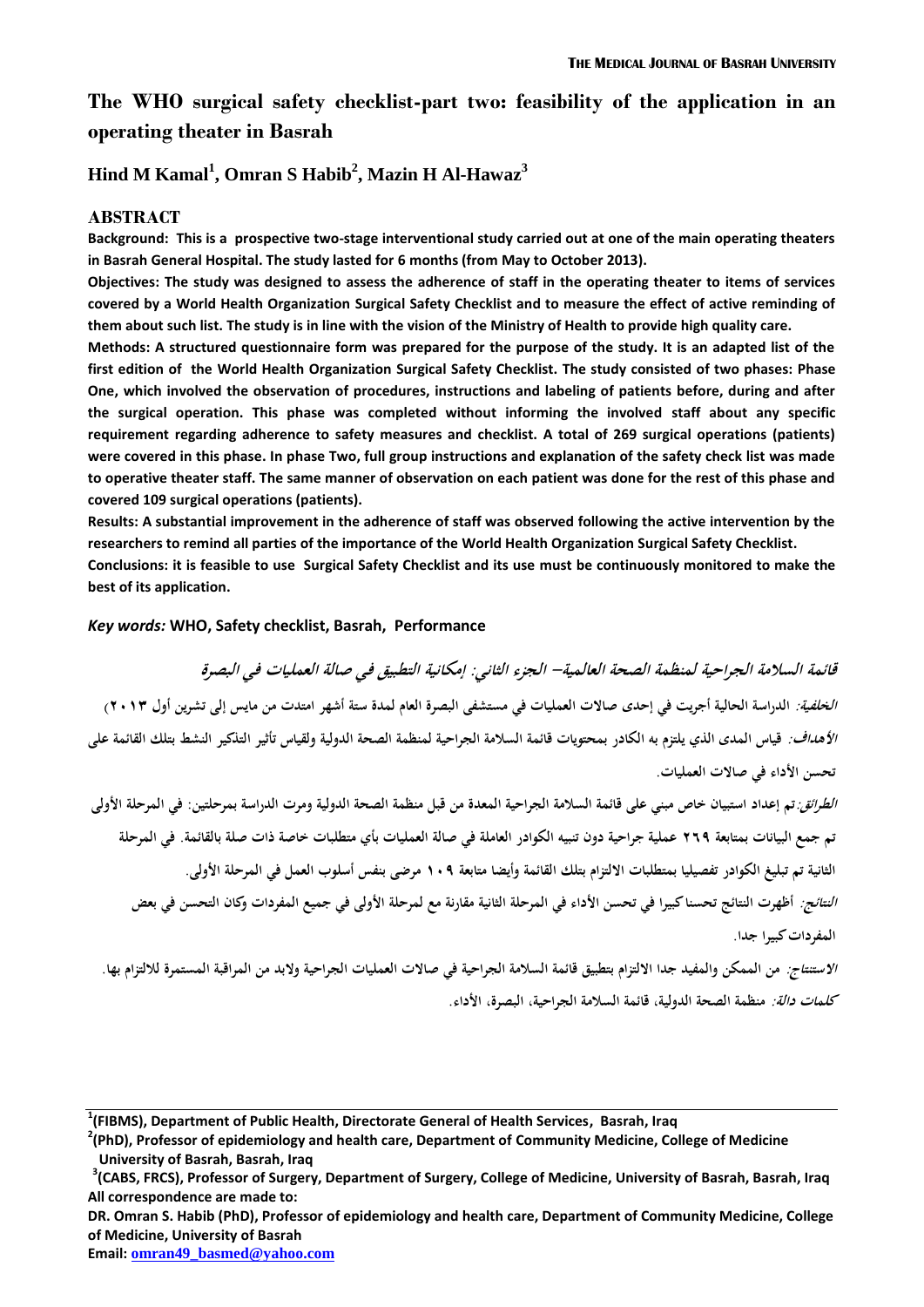### **INTRODUCTION**

urgical care is an integral part of health care throughout the world, with millions of surgical procedures being carried out **and Surgery** is an integral part of health care throughout the world, with millions of surgical procedures being carried out annually.<sup>[1]</sup> Surgery is performed in every community regardless of location, economic development or social setting to save life or to ameliorate pain. Surgical procedures however, are associated with a lot of pitfalls and errors and a peri-operative rate of death from inpatient surgery of 0.4 to 0.8% and a rate of major complications of 3 to 17% were reported.  $[1]$ Thus, complications associated with surgery represent a substantial burden of disease worthy of attention from the public health community worldwide. Teamwork with effective communication and adherence to predefined rules are likely to result in reduced rates of adverse events.[1] Medical errors occur mainly due to defective communication between members of the healthcare team. $[2-7]$  In the surgical domain, error rates are particularly high.<sup>[8-9]</sup> Tension and non-adherence to regulations is associated with errors that are avoidable and approximately one third of the failures had observable negative outcomes including delay, inefficiency, and team tension.<sup>[10]</sup> Preliminary assessment of surgical practice within the immediate boundaries of operating theaters is a pre-requisite to the implementation and evaluation of complex interventions, such as the team checklist proposed by the World Health Organization (WHO), which seeks to change team members behavior.[**2**] Researchers have advocated a phased approach to such complex interventions to ensure their acceptability and feasibility before trial based testing.**[3]** In 2009, the World Health Organization issued a worldwide recommendation for the use of **its Surgical Safety Checklist** in all operative procedures.**[5]** The surgical safety checklist is simple, practicable, feasible and inexpensive tool to use in assessing patient care from admission for surgical operation to the recovery period. Given

36

the trend adopted by the Iraqi Ministry of Health to achieve high quality care in various components of the health care system in Iraq,**[11]** it was thought useful to explore the quality of care in operating theaters in Basrah hospitals and to explore the effect of verbal and written instructions on the use of the WHO Surgical Safety Checklist. In previous paper we reported an overall account of surgical safety practice in Basrah.**[12]**

In this paper we report the results related to the effectiveness of applying the WHO surgical Safety Checklist on quality of care in operating theaters.

### **PATIENTS AND METHODS**

This was a prospective observational study carried out within one of the operating theaters of Basrah General Hospital. This hospital is one of the teaching hospitals in Basrah. It is a multispecialty secondary medical care institution, located almost in the centre of Basrah city and serving a large catchment population. The Data collection phase of the study extended for a period of 6 months from May to October 2013. Patients who were admitted to the operating theatre for elective surgery on specific days of the week were recruited in the study and completely followed up until two hours post-operatively. The study involved careful observation on patients subjected to surgical operations. The work plan consisted of full observation of patients enrolled and recording data on each using a special form modified from the original WHO safety Checklist. The observation started at the moment the patient was brought to the waiting room until two hours post-operatively. One of the investigators stayed with the staff of the operating theater for a full morning in selected days of the week. Patients were operated upon by a number of surgeons and not restricted to one particular surgeon or particular surgical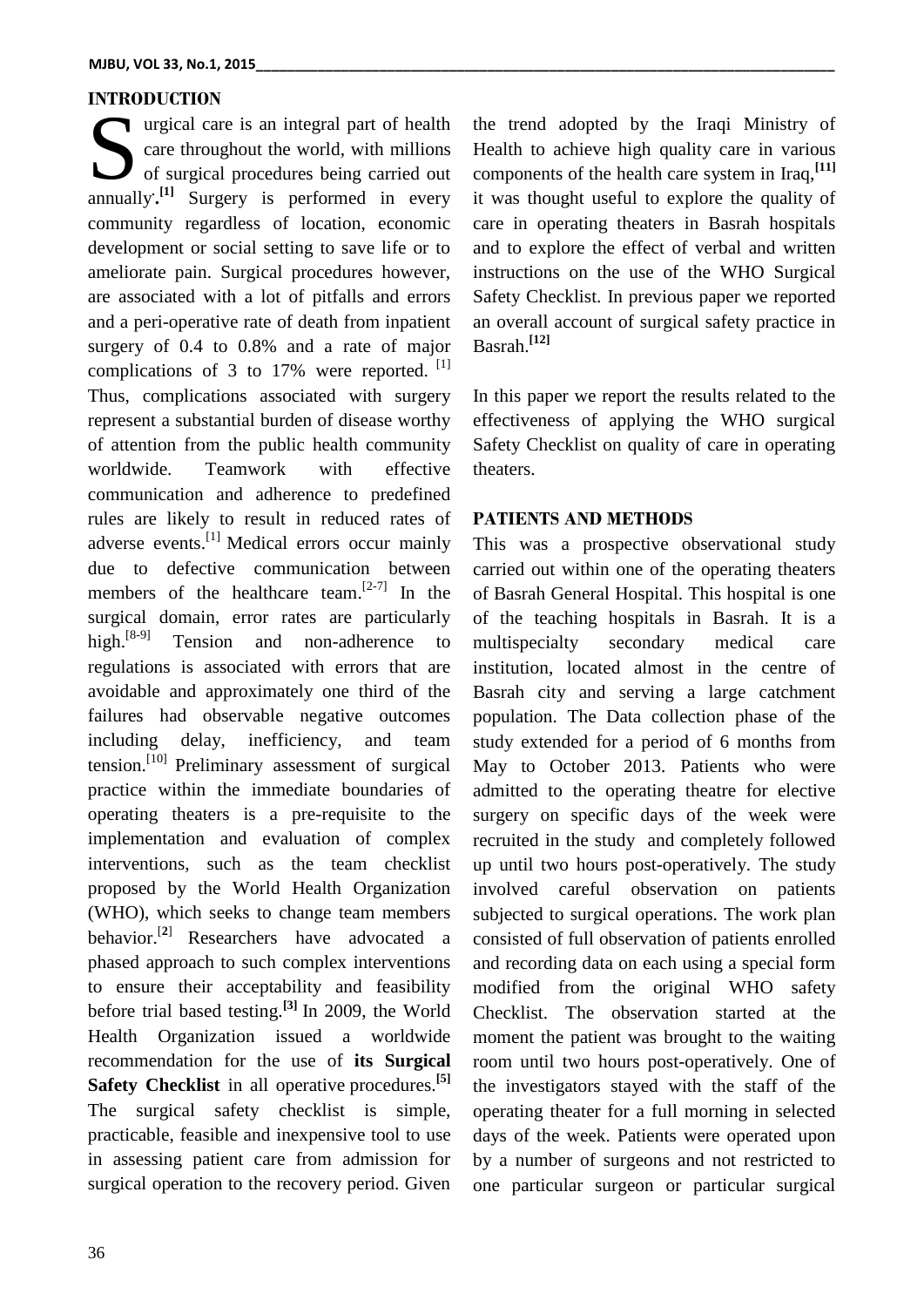condition. However*,* the study did not involve emergency cases but was meant to be done on normal elective surgical operations. The study consisted of two phases:

*Phase One:* Observation of staff behavior regarding procedures, instructions and labeling of patients before, during and after the surgical operation. This phase was completed without informing the staff involved about any specific requirement regarding adherence to safety measures and checklist. A total of 269 surgical operations were covered in this phase of the study.

*Phase Two:* At the end of phase one, full group instructions and explanation of the safety check list was made to operative theater staff both verbally and in written documents. Then, the same manner of observation on each patient was done for the rest of this phase. A total of 109 surgical operations were covered in this phase. For each surgical operation(patient), the documentation of full name, age, sex, next of kin, mobile phone number**,** patient tag, informed consent, history of certain chronic diseases, last meal, drugs of surgical importance, preoperative investigations, operative site marking, allergy to anesthetic drugs, history of shortness of breath, possibility of significant blood loss, surgical team availability, need for prophylactic

antibiotics, operation explanation received by candidate to surgery, pack, cotton calculation and instrument checking after finishing the operation, operative notes documentation, post operative treatments and instructions, biopsy taking and marking, devices checking, patient recovery and immediate post operative complications documentations were all checked in both phases of the study. Data were fed on computer software (SPSS: Statistical Package for Social Science version 15). After thorough checking, data were analyzed in the form of tables. Chi-squared test/Fisher Exact test were used whenever indicated to test the association and differences in the magnitude of deficient items. A probability value (P) of  $< 0.05$  was considered as significant in this study.

### **RESULTS**

### **Documentation of selected patient attributes**

Table-1, shows that almost all patients have their age and gender documented in both phases of the study. The next of kin was documented in 71.0% in phase one and in 85.3% in phase two. Mobile phone recoding increased from 66.9% to 83.5% and patient tag from only 11.2% to 70.6%. Informed consent was well written and signed in both phases (95.5 and 97.2% respectively).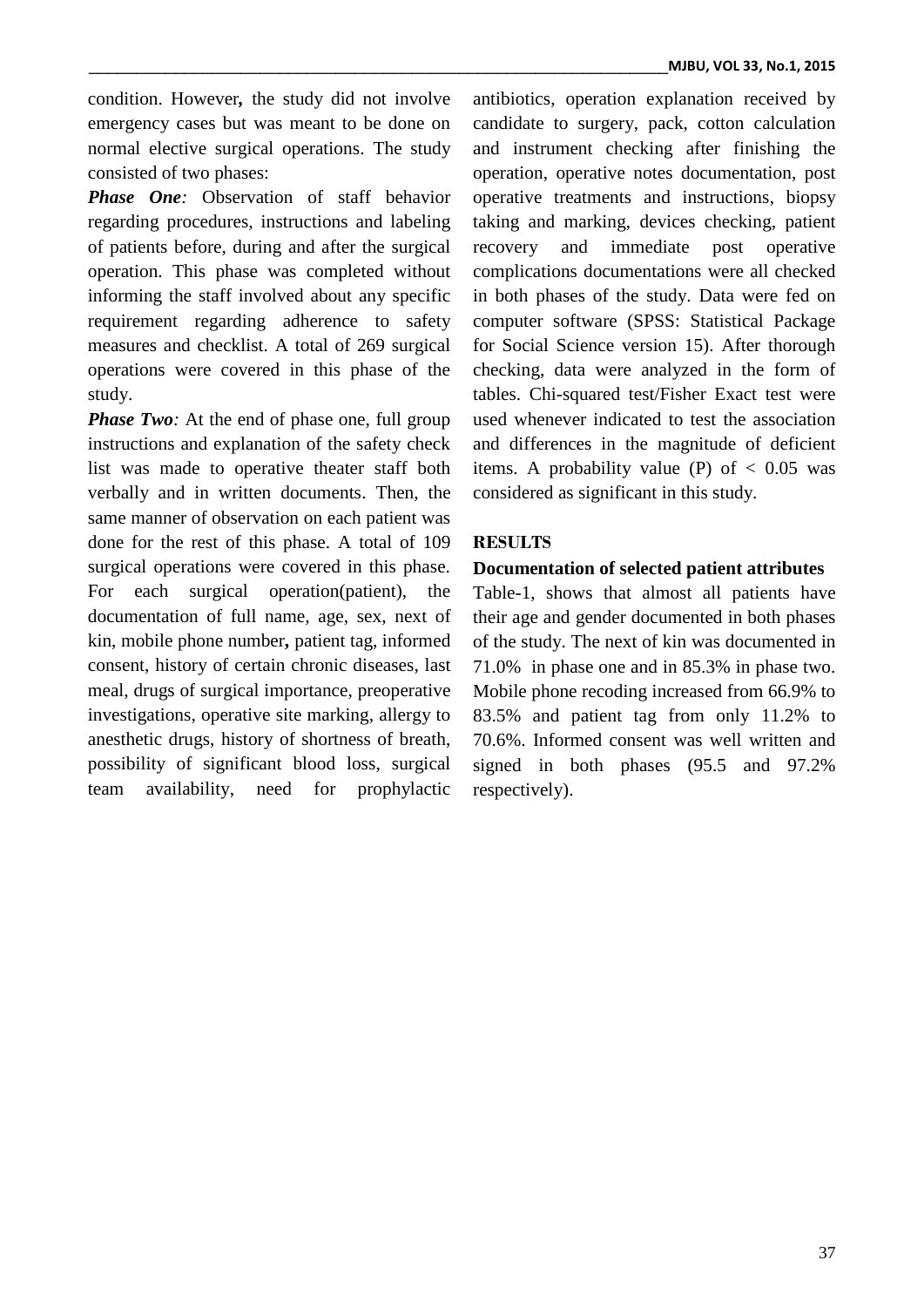| <b>Variable</b>                        | <b>Phase one</b> |               | Phase two      |               |
|----------------------------------------|------------------|---------------|----------------|---------------|
|                                        | No.              | $\frac{0}{0}$ | No.            | $\frac{0}{0}$ |
| $\mathbf{Age}^{\mathbf{a}}$            |                  |               |                |               |
| Documented                             | 269              | 100.0         | 108            | 99.1          |
| Not documented                         | $\mathbf{0}$     | 0.0           | 1              | 0.9           |
| Gender <sup>a</sup>                    |                  |               |                |               |
| Documented                             | 267              | 99.3          | 109            | 100.0         |
| Not documented                         | 2                | 0.7           | $\overline{0}$ | $0.0\,$       |
| Next of kin <sup>b</sup>               |                  |               |                |               |
| Documented                             | 191              | 71.0          | 93             | 85.3          |
| Not documented                         | 78               | 29.0          | 16             | 14.7          |
| Mobile phone number <sup>b</sup>       |                  |               |                |               |
| Documented                             | 180              | 66.9          | 91             | 83.5          |
| Not documented                         | 89               | 33.1          | 18             | 16.5          |
| Patient tag <sup>b</sup>               |                  |               |                |               |
| Available                              | 30               | 11.2          | 77             | 70.6          |
| Not available                          | 239              | 88.8          | 32             | 29.4          |
| <b>Informed consent<sup>a</sup></b>    |                  |               |                |               |
| Well written                           | 257              | 95.5          | 106            | 97.2          |
| Written but not signed, or not written | 12               | 4.5           | 3              | 2.8           |

## **Table 1. Documentation of selected patient attributes**

**a The difference in documentation between the two phases is insignificant (P > 0.05)**

**b The difference in documentation between the two phases is significant (P<0.05)**

### **Documentation of selected histories**

Table-2, shows that significant improvement was noted in asking and documentation of medical histories in phase two compared to phase one of the study. The only non-significant

improvement is seen in asking about and documentation of the use of contraceptive pills by female patients.

### **Table 2. Documentation of selected medical histories.**

| <b>Variable</b>                                | <b>Phase One</b> |               | <b>Phase Two</b> |               |
|------------------------------------------------|------------------|---------------|------------------|---------------|
|                                                | No.              | $\frac{0}{0}$ | No.              | $\frac{0}{0}$ |
| <b>History of chronic disease</b> $^b$ (N=378) |                  |               |                  |               |
| Asked                                          | 198              | 73.6          | 105              | 96.3          |
| Not asked                                      | 71               | 26.3          | $\overline{4}$   | 3.7           |
| Last meal $b$ (N=378)                          |                  |               |                  |               |
| Asked                                          | 196              | 72.9          | 107              | 98.2          |
| Not asked                                      | 73               | 27.1          | 2                | 1.8           |
| Anti coagulant use $b(N=378)$                  |                  |               |                  |               |
| Asked                                          | 108              | 40.1          | 74               | 67.9          |
| Not asked                                      | 142              | 52.8          | 32               | 29.4          |
| Not applicable                                 | 19               | 7.1           | 3                | 2.8           |
| Steroid use $b$ (N=378)                        |                  |               |                  |               |
| Asked                                          | 114              | 42.4          | 74               | 67.9          |
| Not asked                                      | 134              | 49.8          | 33               | 30.3          |
| Not applicable                                 | 21               | 7.8           | $\overline{c}$   | 1.8           |
| Contraceptive pills use for females $a(N=174)$ |                  |               |                  |               |
| asked                                          | 75               | 64.1          | 41               | 71.9          |
| Not asked                                      | 42               | 35.9          | 16               | 28.1          |
| <b>N.S.A.I.D Use</b> $^{\rm b}$ (N=378)        |                  |               |                  |               |
| asked                                          | 133              | 49.4          | ٧V               | 70.6          |
| Not asked                                      | 114              | 42.4          | ۲۹               | 26.6          |
| Not applicable                                 | 22               | 8.2           | ٣                | 2.8           |

**a The difference in documentation between the two phases is insignificant (P>0.05)**

**b The difference in documentation between the two phases is significant (P<0.05)**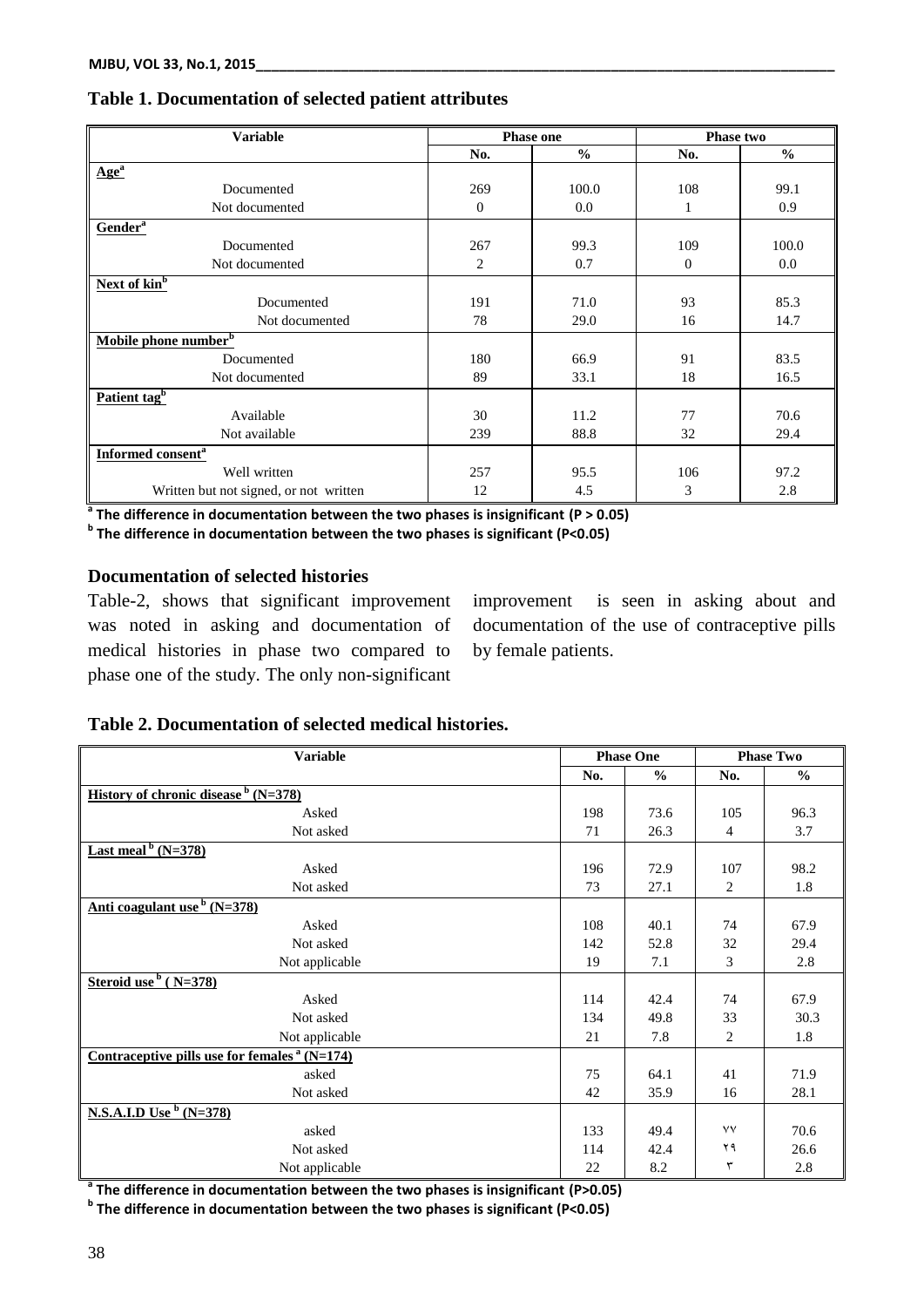### **Documentation of selected preoperative tasks**

A number of preoperative tasks are expected to be done and documented. These are shown in Table 3. The documentation showed substantial improvement in phase two as compared to phase one, except surgical site marking which remained low (53.2%) despite the significant improvement also. In some tasks the improvement was not significant simply because the level of adherence was also high in phase one (e.g., asking about shortness of breath and the availability of surgical team).

| Table 3. Documentation of selected preoperative tasks. |  |  |
|--------------------------------------------------------|--|--|
|                                                        |  |  |

| <b>Task</b>                                                          | <b>Phase one</b> |               | Phase two        |               |
|----------------------------------------------------------------------|------------------|---------------|------------------|---------------|
|                                                                      | No.              | $\frac{0}{0}$ | No.              | $\frac{0}{0}$ |
| Preoperative investigations $\frac{b}{c}$ (N=378)                    |                  |               |                  |               |
| Done and available                                                   | 156              | 58.0          | 92               | 84.4          |
| Done not available                                                   | 24               | 8.9           | 1                | 0.9           |
| Partially done                                                       | 58               | 21.6          | 3                | 2.8           |
| Not adequately done                                                  | 31               | 11.5          | 13               | 11.9          |
| Surgical site $b(N=378)$                                             |                  |               |                  |               |
| Marked                                                               | 30               | 11.2          | 58               | 53.2          |
| Not marked                                                           | 239              | 88.8          | 51               | 46.8          |
| Allergy to anaesthesia $b(N=378)$                                    |                  |               |                  |               |
| Ascertained/documented                                               | 228              | 84.8          | 105              | 96.3          |
| Not ascertained                                                      | 41               | 15.2          | $\overline{4}$   | 3.7           |
| Shortness of breath $a(N=378)$                                       |                  |               |                  |               |
| Ascertained                                                          | 240              | 89.2          | 107              | 98.2          |
| Not ascertained                                                      | 29               | 10.8          | 2                | 1.8           |
| <u>Blood loss anticipation and preparation <math>b(N=378)</math></u> |                  |               |                  |               |
| Blood loss not anticipated                                           | 190              | 70.6          | 92               | 84.4          |
| Blood prepared, matched and available                                | $\tau$           | 2.6           | $\boldsymbol{0}$ | 0.0           |
| Blood, prepared, matched, not available.                             | 33               | 12.3          | 8                | 7.3           |
| Blood prepared but not well labeled or matching not documented.      | 39               | 14.5          | 9                | 8.3           |
| <b>Prophylactic antibiotics</b> <sup>b</sup> (N=145)                 |                  |               |                  |               |
| Needed and given                                                     | 65               | 67.0          | 46               | 95.5          |
| Needed not given                                                     | 32               | 33.0          | 2                | 4.5           |
| Availability of surgical team $a(N=378)$                             |                  |               |                  |               |
| All team present                                                     | 255              | 94.8          | 108              | 99.1          |
| Not all team present                                                 | 14               | 5.2           | $\mathbf{1}$     | 0.9           |
| Operation explanation ${}^{\rm b}$ (N=378)                           |                  |               |                  |               |
| Adequate                                                             | 171              | 63.6          | 89               | 81.7          |
| Not adequate                                                         | 98               | 36.4          | 20               | 18.3          |

**a The difference in documentation between the two phases is insignificant (P > 0.05)**

**b The difference in documentation between the two phases is significant (P < 0.05)**

#### **Documentation of postoperative tasks**

Substantial improvement was observed after the intervention in most of the tasks studied, (Table-4). Significant improvement is seen in pack and instrument calculation, operative notes, postoperative instructions and surgical device checking. However the postoperative patient instructions and the checking of surgical devices remained very low even in phase two of the study. The other tasks listed in the table did not show significant improvement because their documentation was very good in phase one also and the avenue for improvement was limited.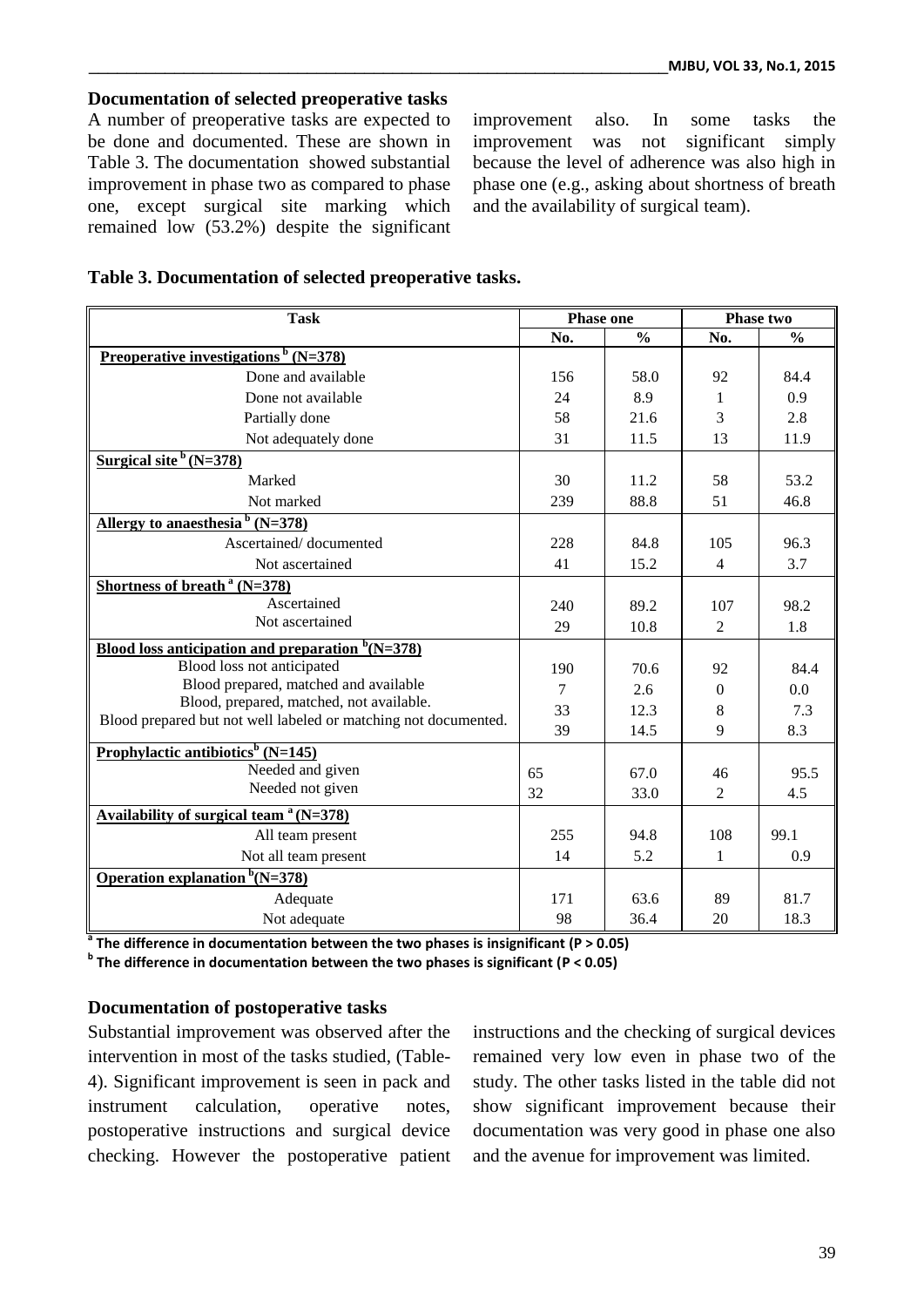| <b>Task</b>                                                  | <b>Phase one</b> |               | <b>Phase two</b> |               |
|--------------------------------------------------------------|------------------|---------------|------------------|---------------|
|                                                              | No.              | $\frac{0}{0}$ | No.              | $\frac{0}{0}$ |
| <u>Pack and instrument calculation <math>b(N=378)</math></u> |                  |               |                  |               |
| Done                                                         | 206              | 76.6          | 100              | 91.7          |
| Not done                                                     | 63               | 23.4          | 9                | 8.3           |
| Operative notes $\frac{b}{c}$ (N=378)                        |                  |               |                  |               |
| Written clearly                                              | 216              | 80.3          | 99               | 90.8          |
| Written but not clear                                        | 53               | 19.7          | 10               | 9.2           |
| Postoperative instructions $b$ (N=378)                       |                  |               |                  |               |
| Adequate                                                     | 95               | 35.3          | 47               | 43.1          |
| Not adequate                                                 | 174              | 64.7          | 62               | 56.9          |
| Biopsy taking $(A=227)$                                      |                  |               |                  |               |
| Proper                                                       | 135              | 87.1          | 68               | 94.4          |
| Not proper                                                   | 20               | 12.9          | $\overline{4}$   | 5.6           |
| Surgical device checking $\frac{b}{c}$ (N=378)               |                  |               |                  |               |
| Done                                                         | 47               | 17.5          | 36               | 33.0          |
| Not done                                                     | 222              | 82.5          | 73               | 67.0          |
| Patient recovery checking <sup>a</sup> (N=378)               |                  |               |                  |               |
| Done and documented                                          | 248              | 92.2          | 94               | 86.2          |
| Inadequately done                                            | 21               | 7.8           | 15               | 13.8          |
| Intra operative complications $a(N=378)$                     |                  |               |                  |               |
| occurred and not documented                                  | 9                | 3.3           | 3                | 2.8           |
| Did not occur                                                | 260              | 96.7          | 106              | 97.2          |
| 2 hour post operative complications $a(N=378)$               |                  |               |                  |               |
| occurred and not documented                                  | 6                | 2.2           | $\Omega$         | 0.0           |
| Did not occur                                                | 263              | 97.8          | 109              | 100.0         |

#### **Table 4. Documentation of selected postoperative tasks.**

**a The difference in documentation between the two phases is insignificant (P>0.05)**

**b The difference in documentation between the two phases is significant (P<0.05)**

### **DISCUSSION**

Despite the new advances and technology in surgical practice in the last few decades, still minimal considerations have been given to the analysis of team dynamics and behavioral interactions in the operative theatre particularly in Iraq. Surgical safety checklist which was recommended by the World Health Organization was meant to be globally used wherever surgical procedures were done, as an easy and rapid way to review the patient health state and indirectly the competence of care providers. In the absence of regular auditing in Iraqi hospitals, it would be expected that the use of safety checklists including the WHO one is intermittent and sporadic for most items required to be covered. The present study is the first in Basrah to evaluate the use of safety checklist in operating theaters. The study is an

explorative in its first phase, interventional in the middle and explorative again in the second phase. The study should not be considered ideal in design, conduct and results but the researchers believe that it provides sufficient evidence about the quality of surgical care at one major operating theater in one of the major hospitals in Basrah. The results could be generalized to other theaters in Basrah but with some reservation. The situation in other theaters, though expected to be similar in the level of practice, but differences could be present due to the effect of doctors, management and other determinants. Before giving anesthesia, it is expected that the identity of the patient, the consent, the special related points in history, the investigations, the operative site marking, the allergy to anesthetic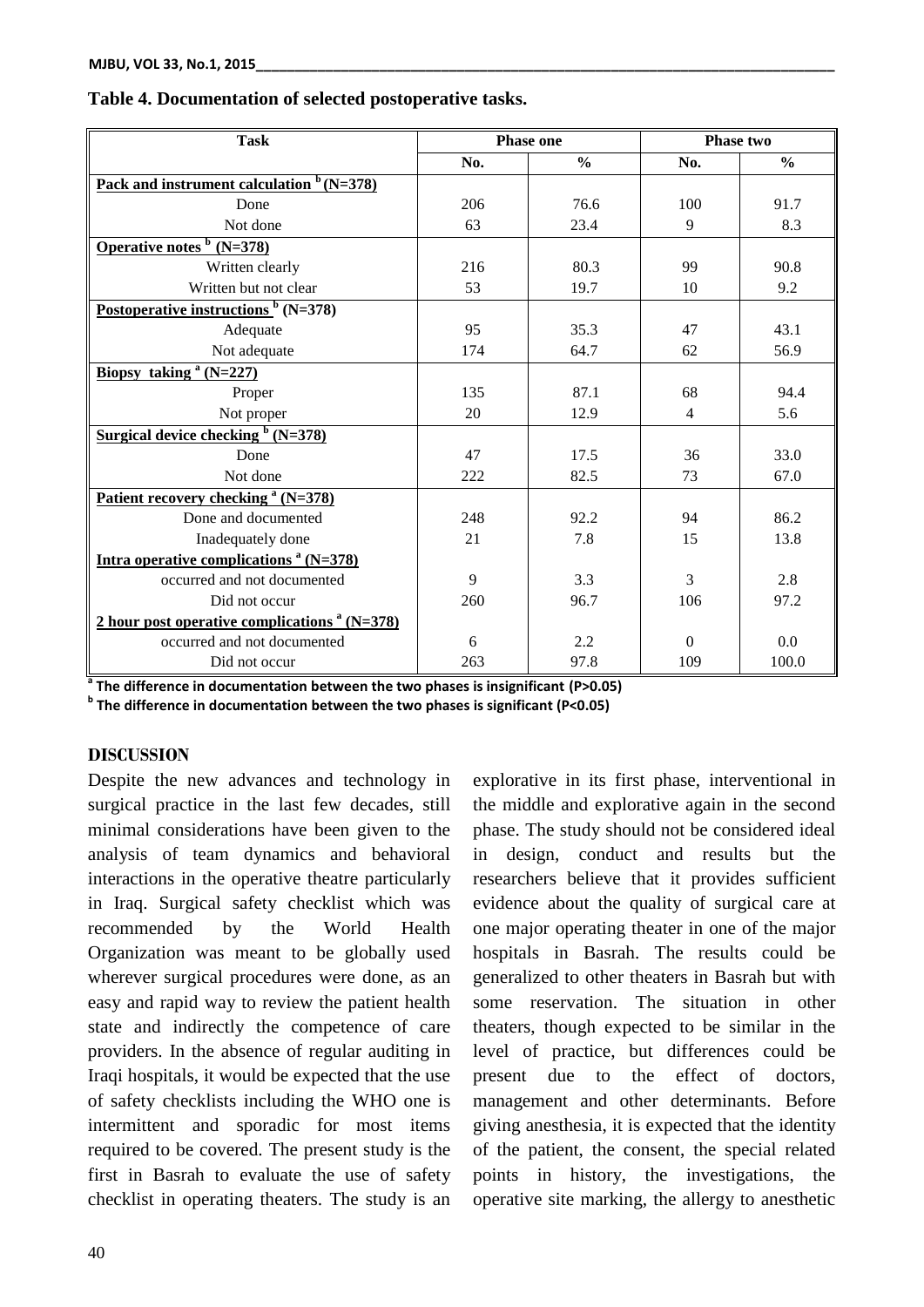drugs, the history of shortness of breath, the anticipation of significant blood loss, the need for prophylactic antibiotics, the presence of whole surgical team, and the clear explanation of detailed surgical procedure to the patient are all carried out and documented. Regarding patient identity, the documentation was excellent in both of the study phases and the avenue for improvement was very limited in documentation of age and gender. However, the documentation of next of kin and communication means (mobile phone) was not adequate in both phases despite the improvement in the second phase. The improvement was probably due to the instructions done by the researchers about the use of the checklist. The use of patient tag during the first phase of the study was remarkably poor and the result was surprisingly low. In the second phase a substantial increase has happened but still more than one fourth of the patients were without tags. In a study done in Sulaimaneyah, Iraq, in 2009 in Hatwan hospital, similar improvement in patient identity identification after implementation of surgical checklist was reported, but both the base rate of use and the rate after implementation were much higher than the results in the current study.<sup>[13]</sup> On the other hand, informed consent documentation was very high in both phases of the study, a result which is similar to the study carried out in Sulaimaneyah.**[13]** However, in this study in very few cases, the documentation was incomplete. The results are also similar to the results of a study carried out in Germany to monitor the sustainability of adherence to safety checklist, in which they found a high rate of initial adherence but significant attrition was observed with time.**[14]** The high rate of adherence to documentation of consent is a reflection of the legal consequences of any undesired outcomes of surgery. When patients sign consent they share the responsibility with surgeons and other medical staff. With respect to medical history, statistically significant improvement in all selected items

documentation before and after reminding intervention was noticed. However, the degree of change did not raise the performance to an acceptable level in most of the variables studied. For example the inquiry about history of chronic disease and about last meal was high even in phase one 73.6% and 72.9% respectively) but increased to excellent level in phase two (96.3% and 98.2% respectively) whereas the performance in other items was very low in phase one and remained low in phase two also**.** Very good improvement in the preoperative investigations documentation from phase one to phase two was observed in this study, The percentage of the patients with ideal situation (all relevant investigations done and available increased significantly in phase two compared to phase one. These results are consistent in direction with the results of the German Study which showed positive and clear and statistically significant marking of the surgical site after checklist implementation.**[14]** Surgical site marking which is important task to be done pre-operatively as it would eliminate the possibility of making surgery in the wrong sites was unfortunately inadequate in both phases. The level of adherence was still not up to the standard and mistakes cannot be ruled out in the future, a point which suggests the need for further enforcement of the safety checklist by respective authorities. Also good results were achieved in anesthetic drugs allergy documentation**.** The need for blood in surgical operations is one of the criteria of good medical care. The safety checklist emphasizes three points; the anticipation of blood loss, the preparation of blood and the correct labeling of prepared blood. The results showed only mild but significant improvement in adherence to the above mentioned criteria. The issue of communication in the operative theatre and during perioperative time with respect to blood being checked, matched and present at time of need in surgery was studied by Lingard et al<sup>[15]</sup>, who showed that communication failures were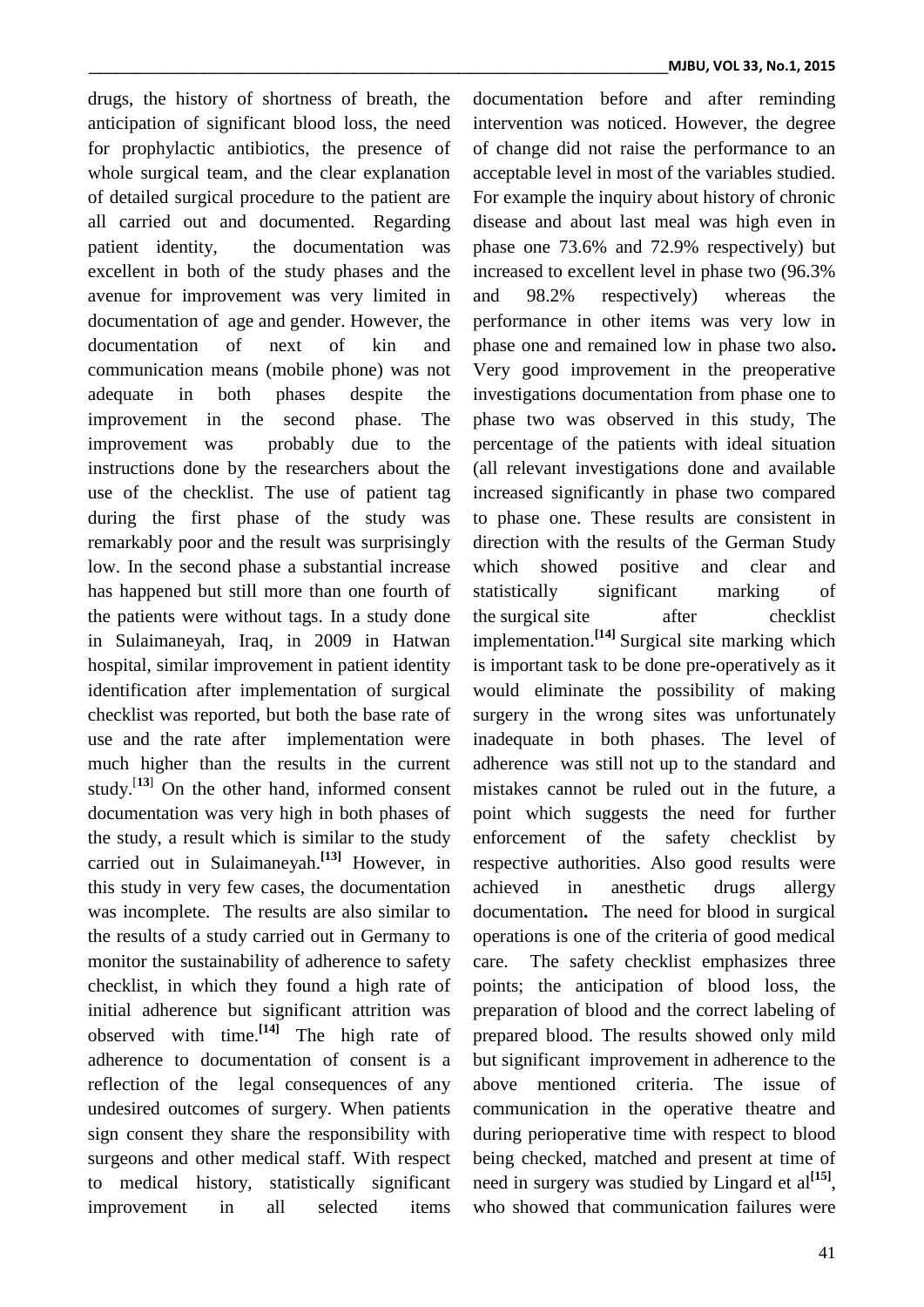commonplace, occurring in 30% of procedurally relevant information exchanges among operating team members and approximately one third of the failures had observable negative outcomes. They also noted that the checklist discussion improved efficiency and communication. The surgical team availability was excellent in both phases of the present study and the anticipation and use of antibiotic prophylaxis documentation was very good particularly in phase two with a significant improvement in comparison to phase one. These findings are similar in direction to those reported in Sulaimaneyah study**[13]** but their results (increase from 85.7% to 100%) were better at both phases than our results. Another poor indicator was the operative details explanation documentation. Although good and statistically significant improvement in the proportion of procedures with adequate operative details explanation from 63.6% in phase one to 81.7% in phase two, a proportion of 18.3% remained with inadequate explanation of surgical procedures in phase two. A good response to checklist was also reported in the German study<sup>[14]</sup> where they reported that orthopaedic surgeons have better informed the patients about the operative procedure expression, the planned operation and the assignment of tasks during surgery with progressively more positive adherence over the time and more use of surgical safety checklist. The post operative tasks were much better documented and good improvement was seen in pack, cotton, and surgical instrument counting documentation, together with a highly significant drop ( $P < 0.001$ ) in none counting cases seen after implementation of checklist in phase two of study. However, still 1 in 12 (8.3%) of the procedures where no counting was done a fact which does not guarantee against faults that might result from forgetting some pieces inside the surgical fields. These results are consistent with the results of a comparative study carried out in the United States of America<sup>[16]</sup> which showed that reduction in overall adverse event (missed pack, or surgical instrument) rates from 23.60% for historical control cases and 15.90% in cases with only team training, to 8.20% in cases with complete checklist use. Thus any minor non-counting of these items after the completion of the operation carries a risk, regardless of its magnitude, of forgetting something inside the surgical wound. Also we noticed a fair adherence to and improvement in operative notes writing. The percentage of clear and adequate writing of notes increased from 80.3% in phase one to 90.8% in phase 2 but still unclear notes are written in about 9.2% of operations. The clear well organized hand writing of operative notes is a reflection of quality of care and helps to verify any complaints which may be raised later on for any reason. In the meantime, the quality of documentation of instructions and treatment details was poor in both phases of the study. Although improvement in response to introduction of the checklist reminding was significant, at least in 56.9% of the notes, there was deficiency in clarity and completeness. Compared to the results of the study carried out in the United States of America, the results in the present study are disappointing. They reported a proper documentation rate much higher and much better than the rate which we obtained in the present study. Only in 2.7% of their cases, documentation was considered inadequate**.** Good handling and documentation were seen in both phases in biopsy preparation and marking and noticeable improvement was seen in phase two also. The rate of proper handling increased from 87.2% to 94.4%. A tangible improvement in surgical device competency and well functioning checking was seen from phase one to phase two where the checklist used (17.5% checked in phase one to 33.0% in phase two). However this level of checking is poor and indicates a defect in the quality of care in operating theaters. Similar result was seen in the study done in Sulaimaneya, Iraq,<sup>[13]</sup>, where good improvement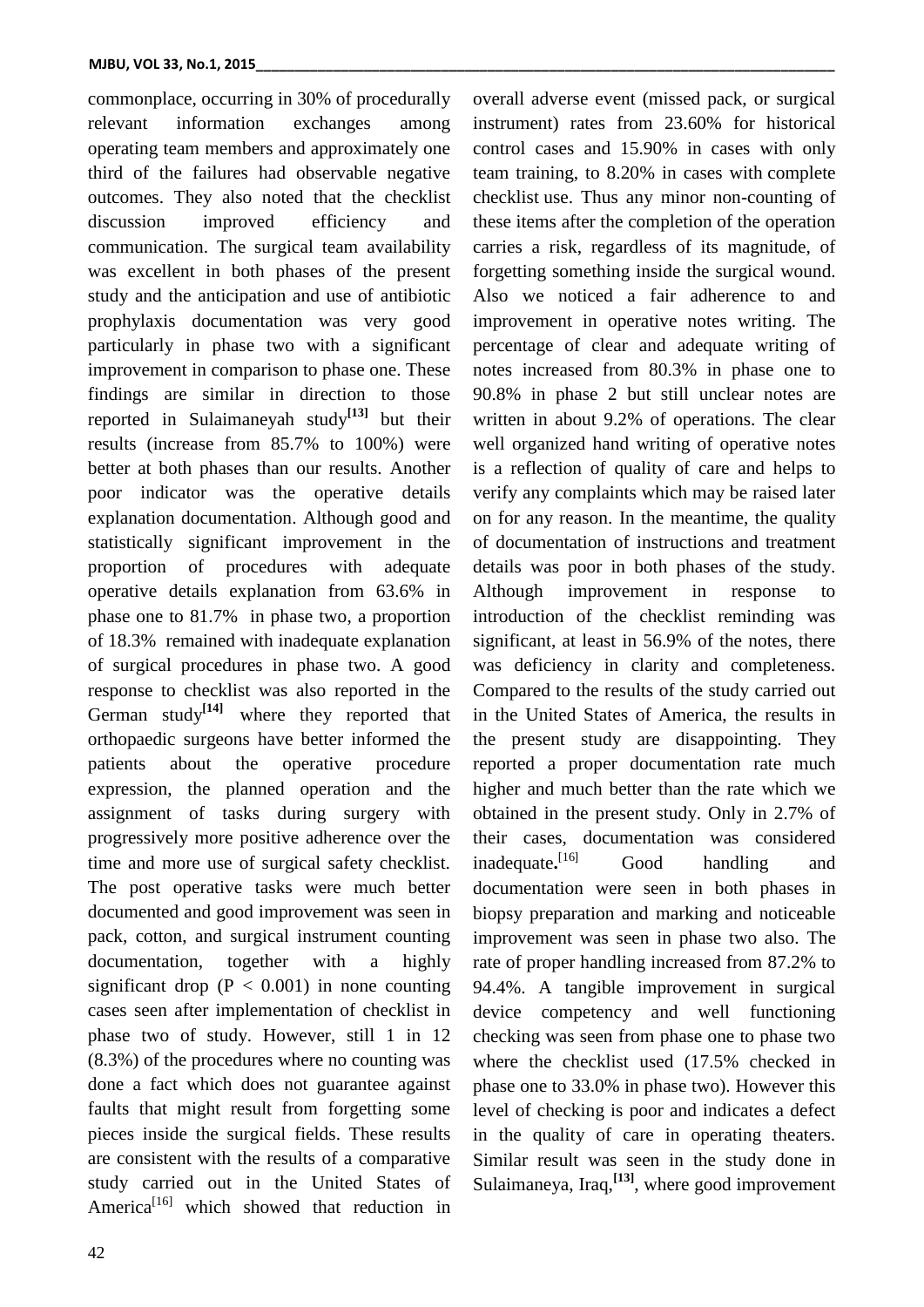in theatre device checking (anesthesia related and surgery related devices and equipments like laryngoscopes, monitors, DC shock machine, pulse oximeter, screens, laparoscopy camera, cautery machine, ..etc) but their level of adherence was much higher than the level observed in the present study. The documentation rate of patient recovery was very good in both phases (before and after the use of checklist) and only in small percentage of cases the recovery was done in hurry and not documented. All complications that occurred during the period of the study were not documented on the patient data sheet, which means very poor adherence to checklist in phase two in spite of education about this item. We as researchers did, however, documented few complications observed during and immediately postoperatively. Because these complications were very few, it is difficult to conclude whether the introduction of the safety checklist could reduce complications or not. A larger study shared by more than one theater and monitored by a sufficient number of surgeons is needed to document this outcome at local setting.

*In conclusion,* it is clear that the introduction of the safety checklist in an active manner to both surgical and anesthesiology teams in daily surgical practice in local operative theatre was of value in decreasing the perioperative missing with subsequent improvement in quality of care at least in terms of proper adherence to required tasks. Patient safety and probably more cooperation between all teams and components in operative theatre must be better and in the correct direction of high quality care. This view is supported by the results of many studies on various components of the checklist.<sup>[17-22]</sup> Evidence from a number of studies across Europe<sup>[18-22]</sup> did support its use also to help improve quality of care. We, in the light of the present study, also recommend the use of such list and stress that adherence to assigned tasks before, during and immediately after surgical procedures must be mandatory and carried out

with high accountability and faith by all parties involved in patient care.

### **REFERENCES**

- **1. Haynes AB, Weiser TG, Berry WR, Lipsitz SR, Breizat AS, Dellinger EP, et al. For the Safe Surgery Saves Lives Study Group. N Engl J Med 2009; 360: 491-499.**
- **2. WHO. World Health Organization Safe Surgery Saves Lives: Starter Kit for Surgical Checklist Implementation -Version 1.0 available on: [http://www.who.int/patientsafety/safesurgery/te](http://www.who.int/patientsafety/safesurgery/testing/participate/starter_kit-sssl.pdf) [sting/participate/starter\\_kit-sssl.pdf\)](http://www.who.int/patientsafety/safesurgery/testing/participate/starter_kit-sssl.pdf). Accessed on April 2013 and March 2015.**
- **3. Helmreich RL, Davies JM. Team performance in the OR. In: Bogner MS, eds. Human error in medicine. Hillside, NJ: Erlbaum, 1994: pages 225–253.**
- **4. Helmreich RL. On error management: lessons from aviation. BMJ 2000; 320:781–785. 5. ElBardissi AW, Regenbogen SE, Greenberg CC, Berry W, Arriaga A, Moorman D. Communication Practices on 4 Harvard Surgical Services: A Surgical Safety Collaborative. Ann Surg 2009; 250: 861–865.**
- **5. Joint Commission on Accreditation of Healthcare Organizations (JCAHO). Sentinel event statistics: Oakbrook Terrace IL: JCAHO, December 17, 2003. Available at: [www.jcaho.org/accredited+organizations/ambu](http://www.jcaho.org/accredited+organizations/ambulatory+care/sentinel+events/root+causes+of+sentinel+events.htm) [latory+care/sentinel+events/root+causes+of+se](http://www.jcaho.org/accredited+organizations/ambulatory+care/sentinel+events/root+causes+of+sentinel+events.htm) [ntinel+events.htm.](http://www.jcaho.org/accredited+organizations/ambulatory+care/sentinel+events/root+causes+of+sentinel+events.htm) Accessed Feb 2014.**
- **6. Gawande AA, Zinner MJ, Studdert DM. Analysis of errors reported by surgeons at three teaching hospitals. Surgery 2003; 133: 614**
- **7. Thomas EJ, Studdert DM, Burstin HRl. Incidence and types of adverse events and negligent care in Utah and Colorado. Med Care 2000; 38: 261–271.**
- **8. Wanzel KR, Jamieson CG, Bohnen JM. Complications on a general surgery Service: incidence and reporting. Can J Surg 2000; 43:113–117.**
- **9. Lingard L, Espin S, Whyte S, Rehehr G, Baker GR, Reznick R et al. Communication failures in the OR: an observational classification of recurrent types and effects. Qual Saf HealthCare 2004; 13(5): 330–334.**
- **10. Alwan AA. Health in Iraq: A review of the current health situation, challenges facing reconstruction of the health sector and vision for the immediate future. Al-Adib Press, Baghdad 2004.**
- **11. Kamal HM, Habib OS, Al-Hawaz MH. The WHO Safety Checklist-Part one: The state of the art in operating theaters in Basrah. The Medical Journal of Basrah University 2014; 32(1): 8-14.**